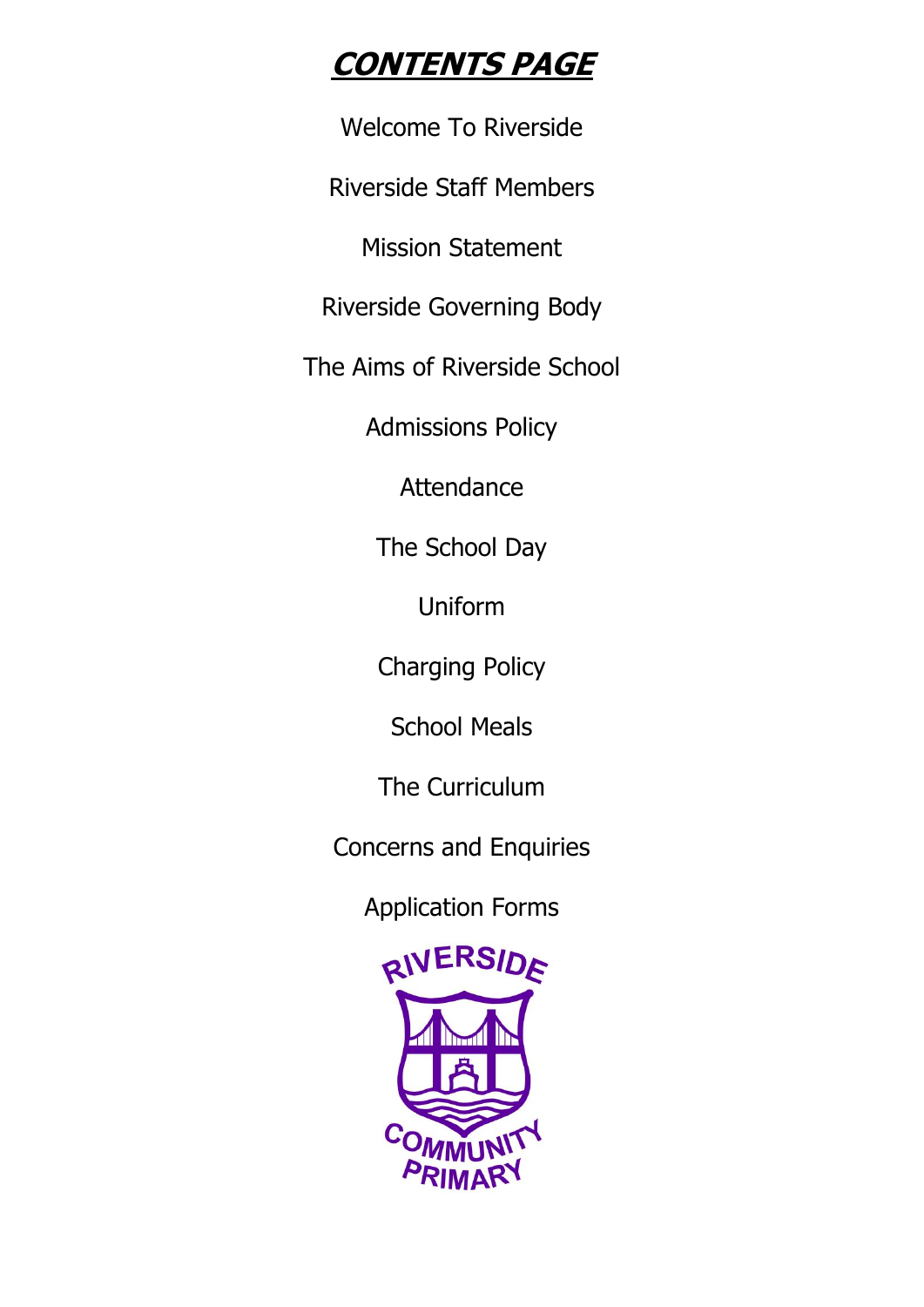# **WELCOME TO RIVERSIDE**

Riverside Community Primary School is very lucky to be situated on the banks of the River Tamar.

The purpose built accommodation is designed to provide a high quality education in first rate facilities designed for the  $21<sup>st</sup>$  Century.

The school has 21 class bases, a nursery unit, a drama studio and a large multi use hall. Externally there is a large play area, a first rate football pitch and an exciting wildlife garden. The purpose built kitchen provides nutritional hot meals daily.

At Riverside we aim to work in partnership with parents to provide each child with the best possible education both academically and socially. Great care is taken to ensure that the talents and needs of each child are recognised and valued. Above all, our school is a place where mutual respect for all is encouraged.

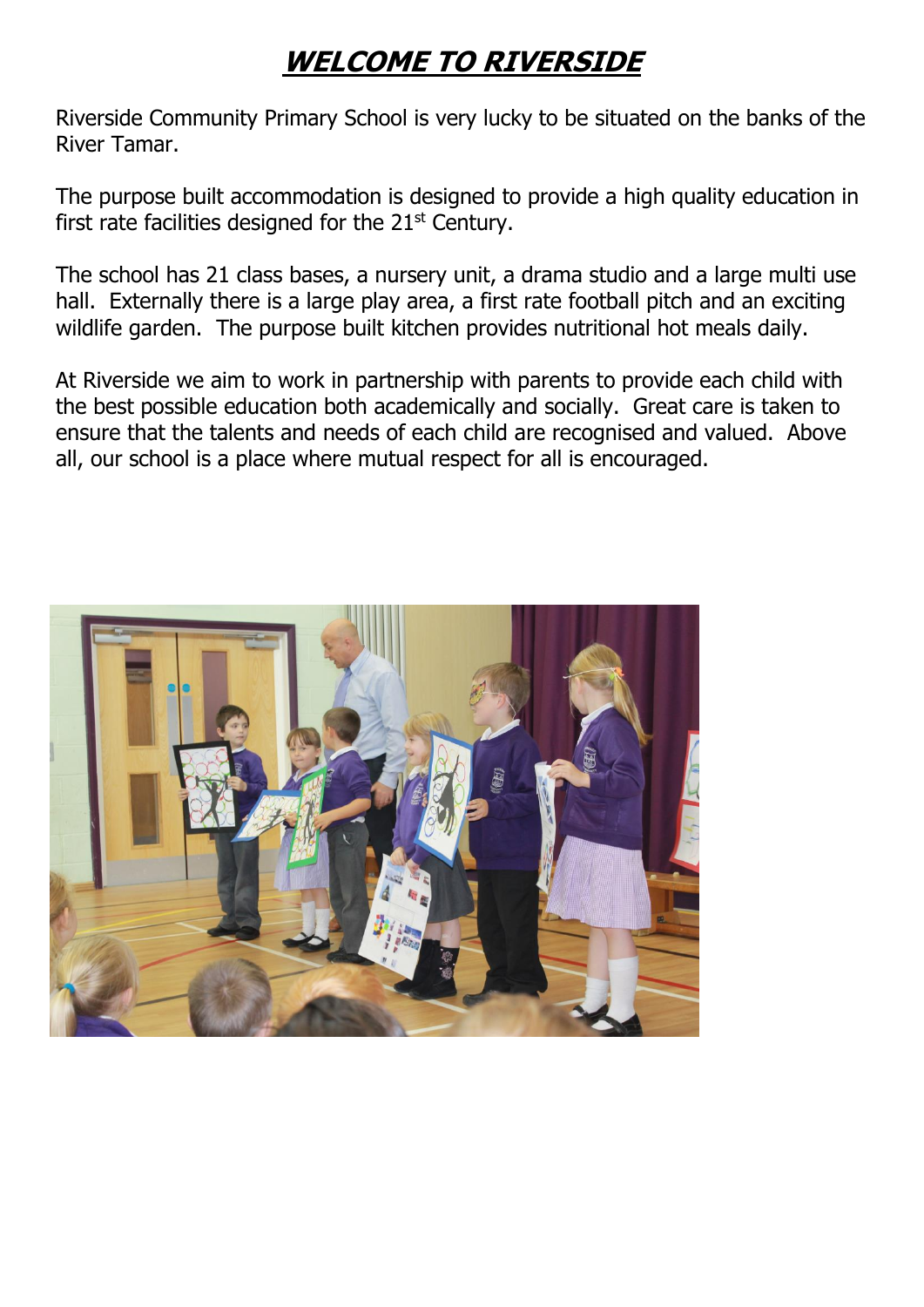#### **RIVERSIDE STAFF MEMBERS**

#### **Head Teacher** - Mr Brian Jones **Deputy Head Teachers** - Mrs Clare Willcocks & Mrs Natalie Turnock **Chair of Governors** - Miss Ruth Sayers

### **Inclusion Coordinator ICT Technician Librarian**

Mrs A Warren Mr S Carpenter Mrs A Stewart **Multi Agency Coordinator Pupil Support Tutor Family Support Adviser** Mrs K Wilkes Mrs H Lee Mrs H Dyer

Miss T Aitken Mrs 1 Bush Miss M Ansell Mrs K Carpenter Miss A Babcock Miss S Davies Mrs N Boyns Miss B Doidge Mr M Brown Miss K Downton Mr E Carr Mrs K Oxland Miss N Coyde Mrs T Webb Mrs M Crowley Miss R Daw Miss E Eastwood Miss R Gard Mrs J Hobbs Mrs J Kendall-Jones Miss M Kent Mrs J Mapps Mrs L Adam Mrs Mr A Morris Miss E Burnett Mrs T Allen Mrs S Newson Miss S McGowan Mrs S Beveridge Miss L Nicholls Mrs D Mee Mrs L Brownlow Mrs C Parker Miss L Nelles Mrs J Chenery Mrs W Pengelly Miss E Payne Mrs R Clarke Mrs R Perry Mrs S Pearce Miss T Clayton Mrs S Pogson Mrs Perrow-Smith Mrs K Coles Mrs C Prowse Mrs L Roberts **Mrs J Cripps** Mrs Mrs Z Puleston Miss N Sharp Mrs C Curtis Mrs J Sinclair Miss C Smith Mrs H Ford Miss L Sullivan Miss F Summerfield Miss E Hayter Mrs J Trewin Mrs K Tate Mrs H Hewer Mrs K Vickery Mrs N Turnock Mrs C Ide Miss S Wadlan Mrs T Weekes Miss J Jackson Mrs G Watson

Mrs L Moran (Senior) Mrs J Cripps Mrs J Cripps Mrs J Cripps Mrs D Leonard **Miss M McTierney** Miss M McTierney Miss M McTierney Mrs P Wardle Miss S Newton Miss C Westlake Miss L Dugay Miss C Westlake **Facilities Manager Cook First Aider** Mr T Ferguson Mrs D Baker Mrs J Wilkes **MTAs** Mrs G Marner (Senior) Mrs L Jones Mrs F Kittle Mrs A Ford Miss J Trewin Mrs Z Berryman Mrs M Bijacik Mrs D Leeson Mrs D Leeson Mrs L O'Brien Mrs L Bartram Miss M Meenan Mrs C Farrell Miss S Newton Mrs K Smith Mrs K Braddon Mrs N Redfield Mrs C Couch Mrs N Amos Ms K Wilkinson Mrs L Richardson

#### **Teachers Higher Level Teaching Assistants**

#### Miss L Maclellan **Teaching Assistants**

Mrs J Joyce Mrs S Watson Mrs J Keith Mrs H Webster Mrs C Knowles Miss C Westlake Miss E Main Mrs K Whitta Mrs C Manley Miss L Wilkinson Miss S Manley Mrs D Willmott Miss M McTierney Miss M Wilson Mr B Pitcher

#### **Administrators Breakfast Club After School Club**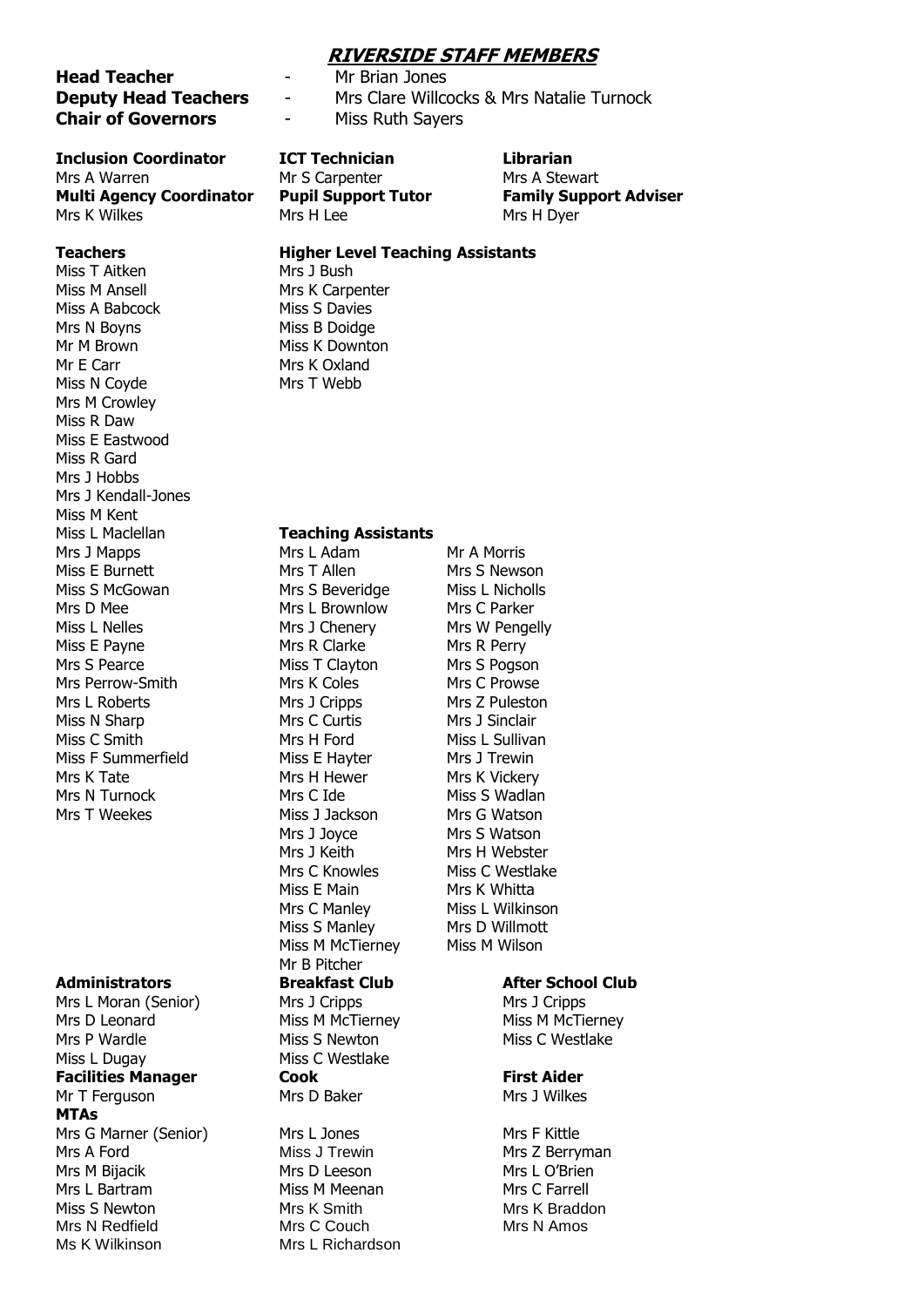# **MISSION STATEMENT**

## **At our school, staff, children, parents and governors work together in partnership.**

**We acknowledge that everyone is special, valued, safeguarded and has equal opportunities.**

## **RIVERSIDE GOVERNING BODY**

### **FOUNDATION GOVERNOR**

Mrs Jane Ford

### **HEADTEACHER**

Mr Brian Jones

### **PARENT GOVERNORS**

- Mr Anthony Launce
- Mr Benjamin Ham
- Mr Mathew Rudd
- Miss Kimberley Hendy

### **LOCAL AUTHORITY GOVERNORS**

• Cllr George Wheeler

### **STAFF GOVERNORS**

• Mr Fd Carr

### **CO-OPTED GOVERNORS**

- Mrs Joy Bush
- Mrs Miranda Crowley
	- Mr Jeff Dawson
	- Miss Ruth Sayers
- Miss Rebecca Bennett

**All governors are contactable via the School Office**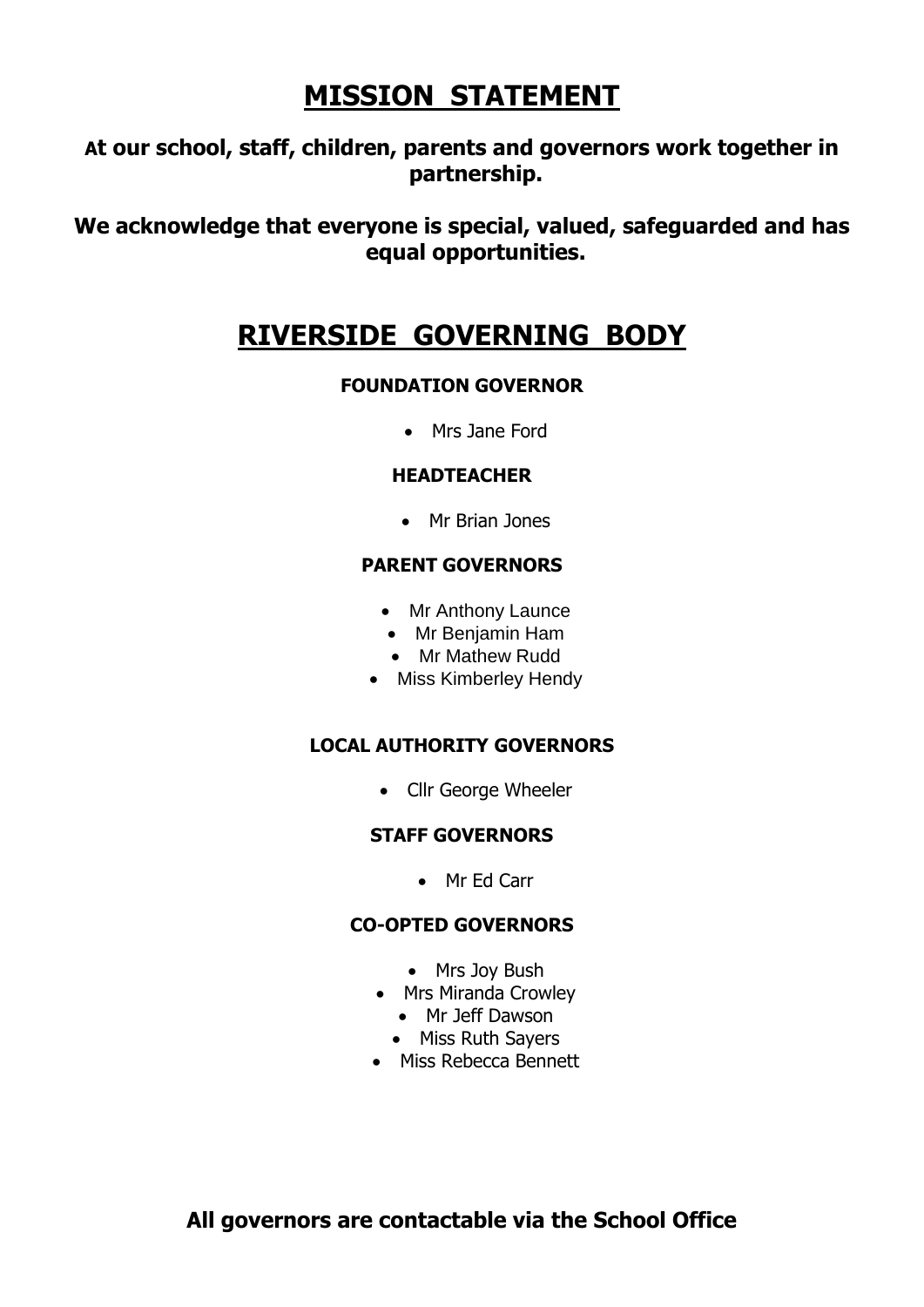## **THE AIMS OF RIVERSIDE SCHOOL**

- Create a well organised, safe and happy school community in which each individual is valued, and therefore able to become a responsible, independent and confident person.
- Encourage all children to achieve their true potential through structured and stimulating teaching, by providing a balanced and appropriate curriculum.
- Foster in each child the ability, to think, question and discuss rationally, so that every child can achieve academically, creatively and physically. Children learn and develop at different rates and we will endeavour to help, encourage and motivate each child in our care.
- Set realistic standards of discipline, behaviour and moral values within an atmosphere of support and mutual respect in partnership with parents. This will be in line with the School's Safeguarding Policies.
- Reflect and celebrate the diversity of the wider community that we serve.

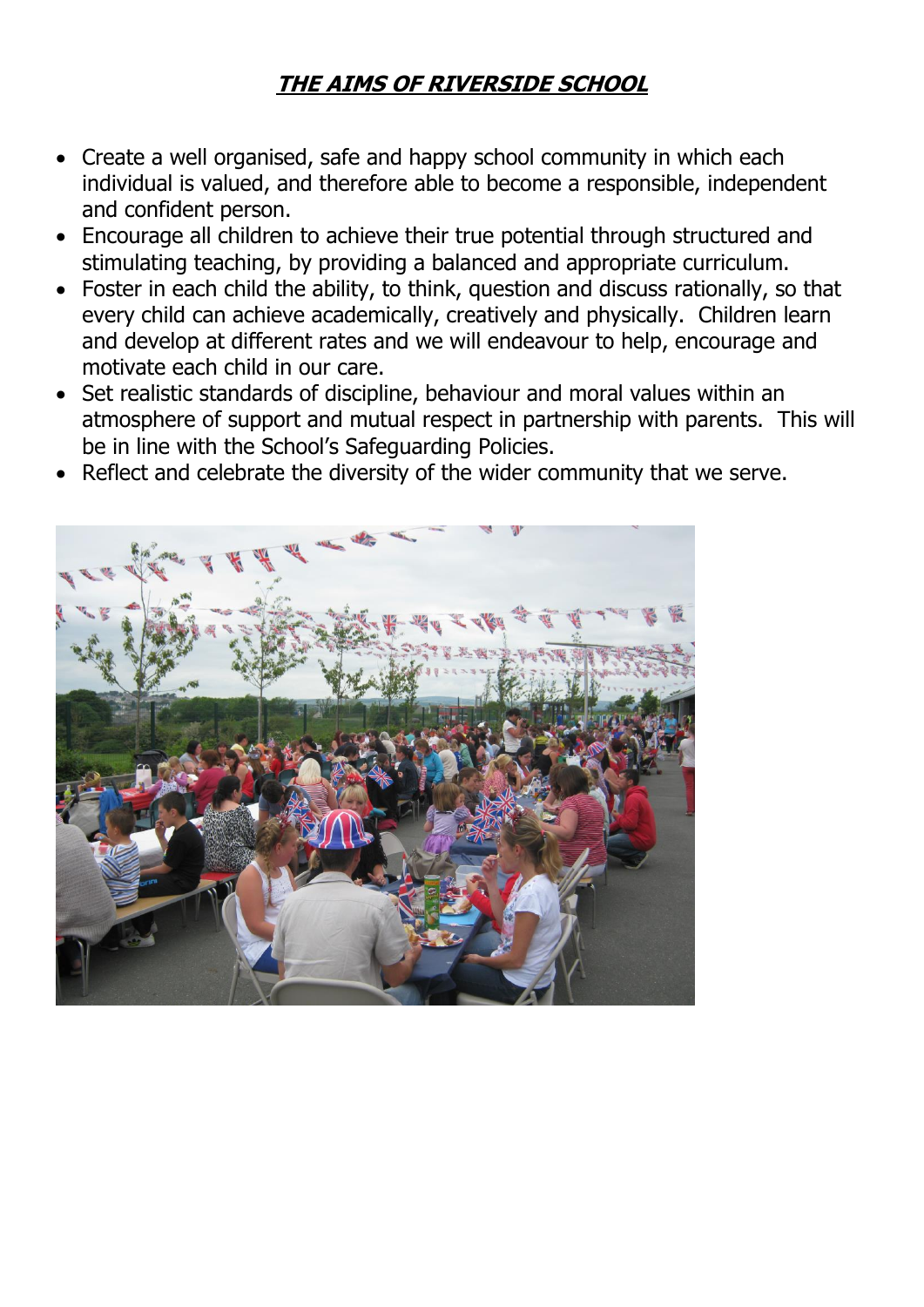## **Admissions Policy**

Children are required by law to receive a full time education from the beginning of the school term after they reach the age of five years.

At Riverside School children who are five between September and August are admitted before their 5<sup>th</sup> birthday, although we often advise a short initial period of part-time attendance to allow children to get used to the transition between home and school.

At Riverside Nursery we offer 15 or 30 (if eligible) free funded hours per child per week in the six terms following their 3<sup>rd</sup> birthday until they are of compulsory school age (spaces permitting). Our Nursery provides places for **up to** 72 children. When there is a waiting list for the Nursery an admissions panel consisting of school staff, our Community Health Visitors, the Early Years Advisor and representatives from the Children's Speech and Language Service and Social Services meet to allocate places.

You will be asked to complete a registration form before or at the time of your child's enrolment at the school.

The School's staff and governors are working hard to develop the Riverside Community and we especially welcome children from the immediate area into our school.

## **Attendance**

Please ensure that your child attends school regularly and on time. If your child is absent from school please adopt the following procedure:-

- Telephone the school on the first day of absence, with the reason for absence.
- $\triangle$  Keep the school informed of progress and likely return date.
- Upon returning to school, please provide written details of their reason for absence.
- \* Try to keep all medical appointments (i.e. hospital, dental, doctor's etc.) out of school hours.
- When an appointment is during the school day please support the absence with the relevant letter, appointment card wherever possible.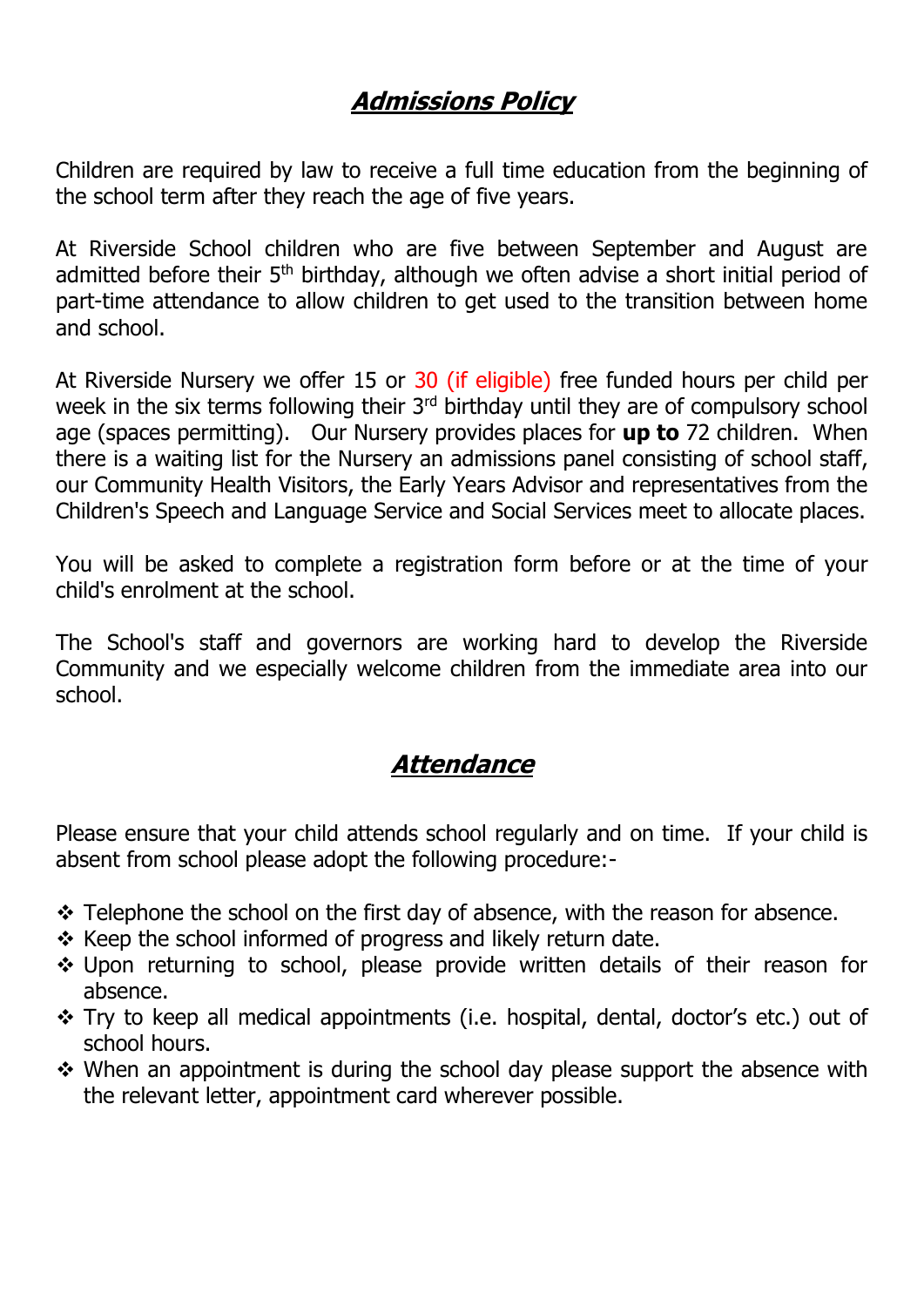## **The School Day**

The Riverside School Day is as follows:-



**Breakfast Club** opens at 7.45am and all pupils must have arrived by 8.30am. Once in the Club they must stay on the school grounds and not leave, i.e. to visit the shop. Places are booked in advance at the school office.

The school gates open at 8.40am and pupils can enter their school classrooms anytime from **8.50am to 9.00am**. Pupils arriving after 9.00am are considered late.

## **The end of the school day is 3.10pm.**



**After School Club** starts at 3.15pm and runs until 5.30pm. Children have access to homework, ICT, snacks and food, free play, art, cookery and many more activities. Places are booked in advance at the school office.

Cost per child is £3.00 3.15pm - 4.30pm £5.00 3.15pm - 5.30pm

**Nursery Sessions** are Morning: 8.40am – 11.40am

 Afternoon: 12.20pm – 3.20pm Full Day: 8.40am – 2.40pm (Sept 2017)

# **Uniform**

The wearing of uniform in primary school is strongly encouraged. **The uniform consists of:-**

Black or dark grey trousers or skirt White polo shirt / white shirt or blouse School sweatshirt\* School Tie\* Purple checked dress\*



(\*Can be purchased from the National School Wear Centre in Mayflower Street, Plymouth or on-line with Tesco or School Trends via a link on the school website)

## **PE Kit:-**

Dark Shorts Plain white T-shirt Safe suitable footwear Dark tracksuit if needed for outside sports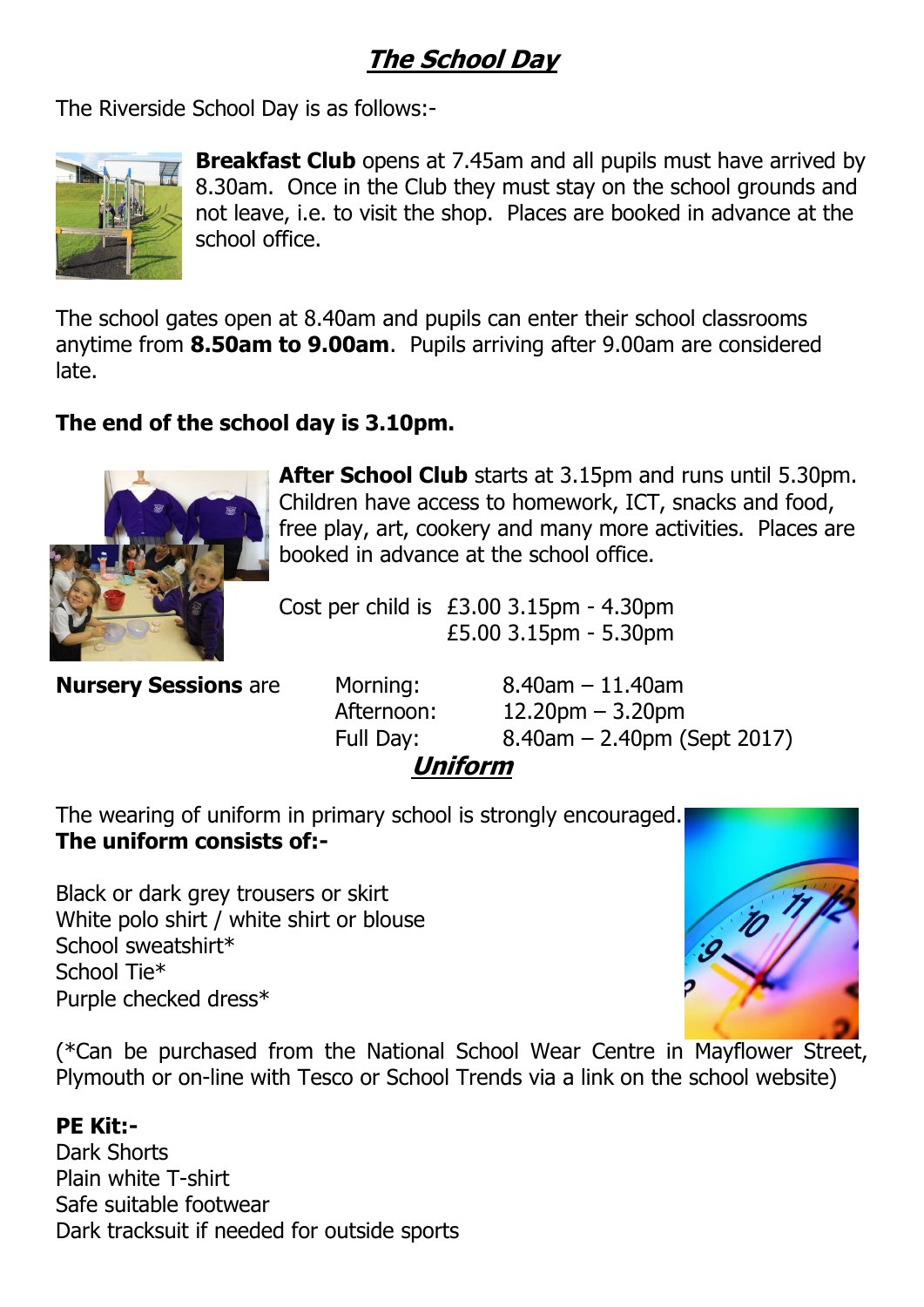## **Charging Policy**

The overriding principle of all local authority schools is that education should be provided free of charge.

However, there are times when special activities are planned, which simply could not take place without some form of extra funding.



Occasionally we ask the 'PTFA' for funds, but sometimes we invite parents to make financial contributions. Please note that these contributions are entirely voluntary and on all occasions your child is entitled to take part in the activity, whether or not you decide to make a contribution.

On rare occasions we may have to cancel an activity due to lack of funds, but we will never exclude individual children on financial grounds.

We may charge for activities which take place mainly or wholly outside school hours, but in these instances your child's involvement will be optional.

# **School Meals**



School meals are provided by Autograph Foods Limited, who provide a hot school lunch or a salad bar option for £2.10 per day.

The school has a cashless payment system which will be explained by the office staff.

If you are currently on Income Support, Child Tax Credit or Income based Jobseekers Allowance **(those receiving Working Tax Credit** 

**do not qualify)** your child may be entitled to a free school meal. Application forms are available in confidence from the school office.

## **Universal Free School Meals – From September 2014**

As part of a new government initiative **all** Foundation and KS1 children will be entitled to a **Free School Meal.** 

## **All parents entitled to claim under the aforementioned criteria:**

Please continue to complete the necessary application/renewal forms to ensure the school receives the additional pupil funding which is used in a variety of ways to enhance your child's education.